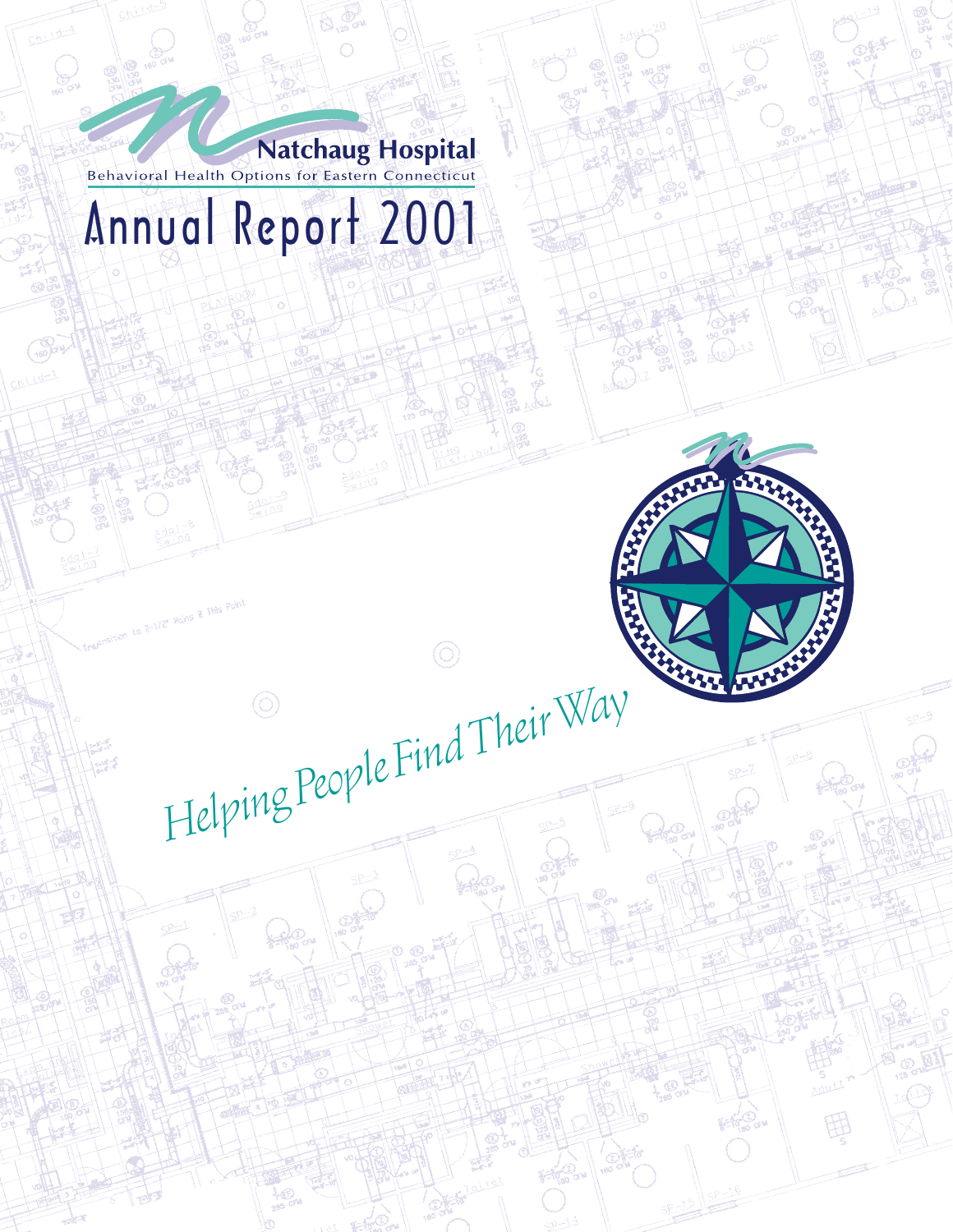

### Natchaug Hospital's Mission Statement

Natchaug Hospital's mission is to provide a continuum of accessible, community-based services for those suffering from psychiatric illness and chemical dependency with a commitment to the dignity and privacy of our patients, empowering them to participate in their own care and recovery.

### Our Vision

*Helping people find their way*

### BOARD OF DIRECTORS

*2002-2003*

Raymond B. Johnson, MD, Chair Antoinette Ellzey, APRN, Vice Chair Rev. Laurence A. M. LaPointe, Secretary Rheo A. Brouillard, Treasurer♦ James N. Ladd, Jr. Colin K. Rice George A. Little, MD

Edward S. Sawicki, MD Leila M. Shepard, MEd, LPC, CEAP Carol A. Wiggins, PhD John D. Boland, Esq. Pedro J. Johnson Carla Squatrito<sup>+</sup> Karla Harbin Fox Paul A. Suprin

### Century Appeal Leadership Volunteers

The following "stars" contributed their time, talents and treasures to navigate Natchaug Hospital's first-ever fundraising campaign – *The Century Appeal* – to achieve its community goal of \$1,150,000 in gifts to help increase access to behavioral health care.

Sheila Amdur Angela Arnold Jerome Baskin Timothy Bates, Esq. Pamela Bonneville Daniel P. Brannegan Denise Brewer Lynn Brodeur John Brubacher Judi Caracausa Sandy Carboni David G. Carter, PhD

Daniel Dennis♦ Millie Devine James Duffy Debra Gabriele Robert Gillard Betti Kuszaj Emma Lincoln John Longo Jennifer Munns Gary & Karen Osbrey♦ Ken Przybysz Harry Raucher

Michael Rice♦ Ronald Robinson Lottie Scott Bob Silva Kazik Skoczylas Roger Sommerville♦ Paul Suprin Avery Tillinghast Kevin Tubridy Everett Watson James & Nancy Weiss♦ Margaret S. Wilson♦

♦ Campaign and Regional co-chairs

"If you save one life, it is as if you saved the world. This is because every life has all the potential in the world. This facility will save lives. Everyone who works here should feel deep within their hearts that they are saving worlds." *Senator Joseph Lieberman, quoting from the Talmud at Natchaug Hospital's June 10, 2001 Dedication.*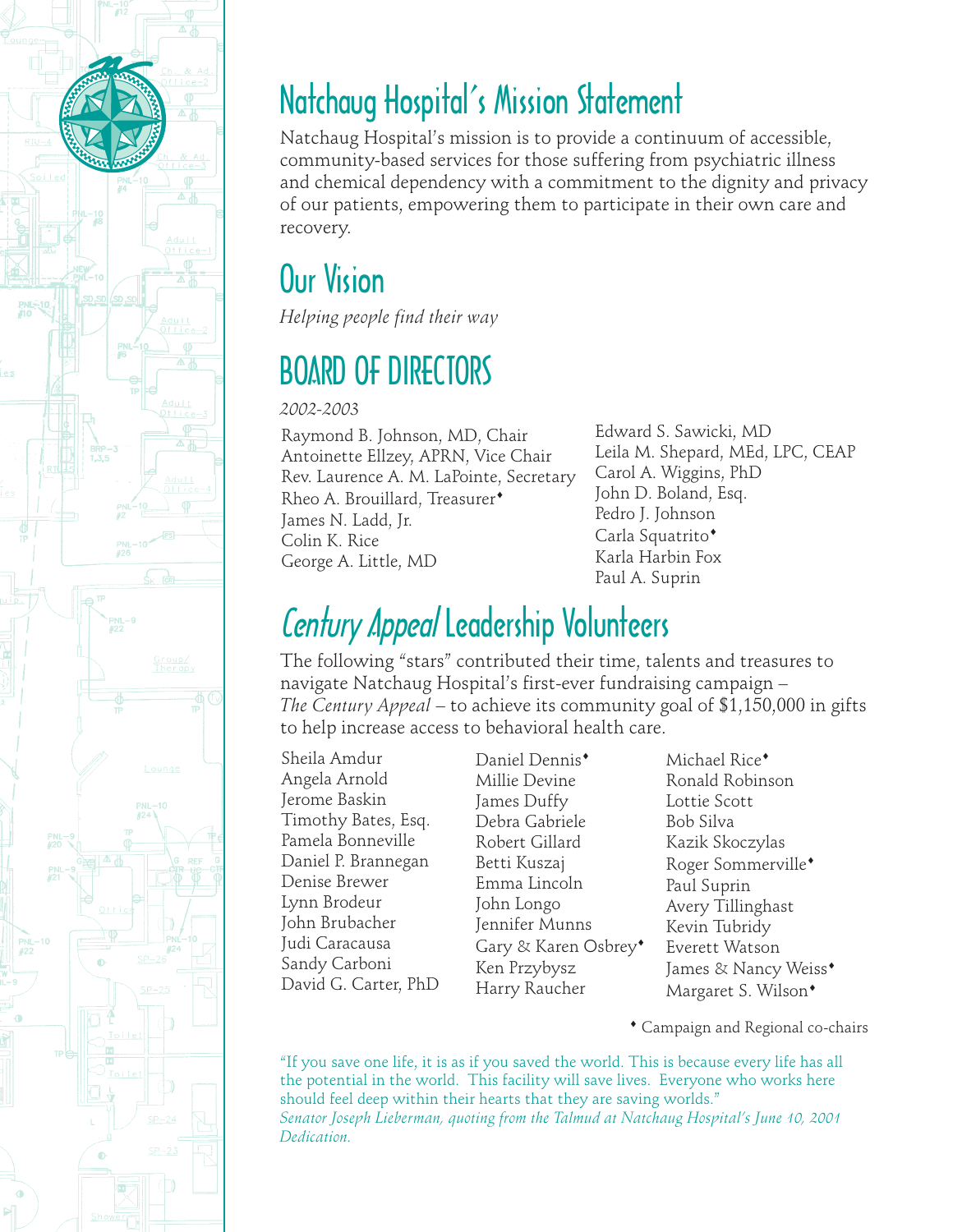### A Helping Hand Can Change the World

The headlines of 2001 from Natchaug Hospital reflect the American spirit of extending a helping hand to help improve the lives of our neighbors and the quality of life in our community.

As the tragedies of September 11, 2001 started to unfold, Natchaug's experienced staff went into action. Mental health workers and therapists not already at work lent a hand by voluntarily coming in help their coworkers and patients. Students in Natchaug Hospital's School program developed a 4-week plan to collect money for victims of September 11 that not only raised \$746 but also the spirits of the entire hospital.

Earlier in the year Natchaug's big news was the June 10, 2001 dedication of the expanded and renovated facility. Celebrating this dream of Natchaug's founders, Drs. Olga and Mervyn Little, were Senator Joseph Lieberman and more than 200 of Natchaug's friends and neighbors.

The new facility achieved virtually every goal that was incorporated into the design and construction, including the critically important 30 percent increase in capacity for inpatient treatment of children and adolescents. Concurrently, census in Natchaug's outpatient programs, including the Natchaug K-12 special education school, after-school treatment and adult day programs, increased 13.8 percent.

Helping hands from throughout the State worked as teams in Manchester, Putnam, Willimantic, Norwich and New London to make this dream of improved access to behavioral health care come true. The *Century Appeal,* which funded the expansion and renovation project, topped the \$1,150,000 goal for community contributions in June, 2002. This testament to the dedication and hard work of more than 50 *Century Appeal* Leadership volunteers and 300 contributors from throughout the state will be celebrated on June 13, 2002.

On behalf of the people it serves, Natchaug Hospital is proud to present this report.

Colin K. Rice Chairman, Board of Directors

chearen

Stephen W. Larcen, PhD President & CEO

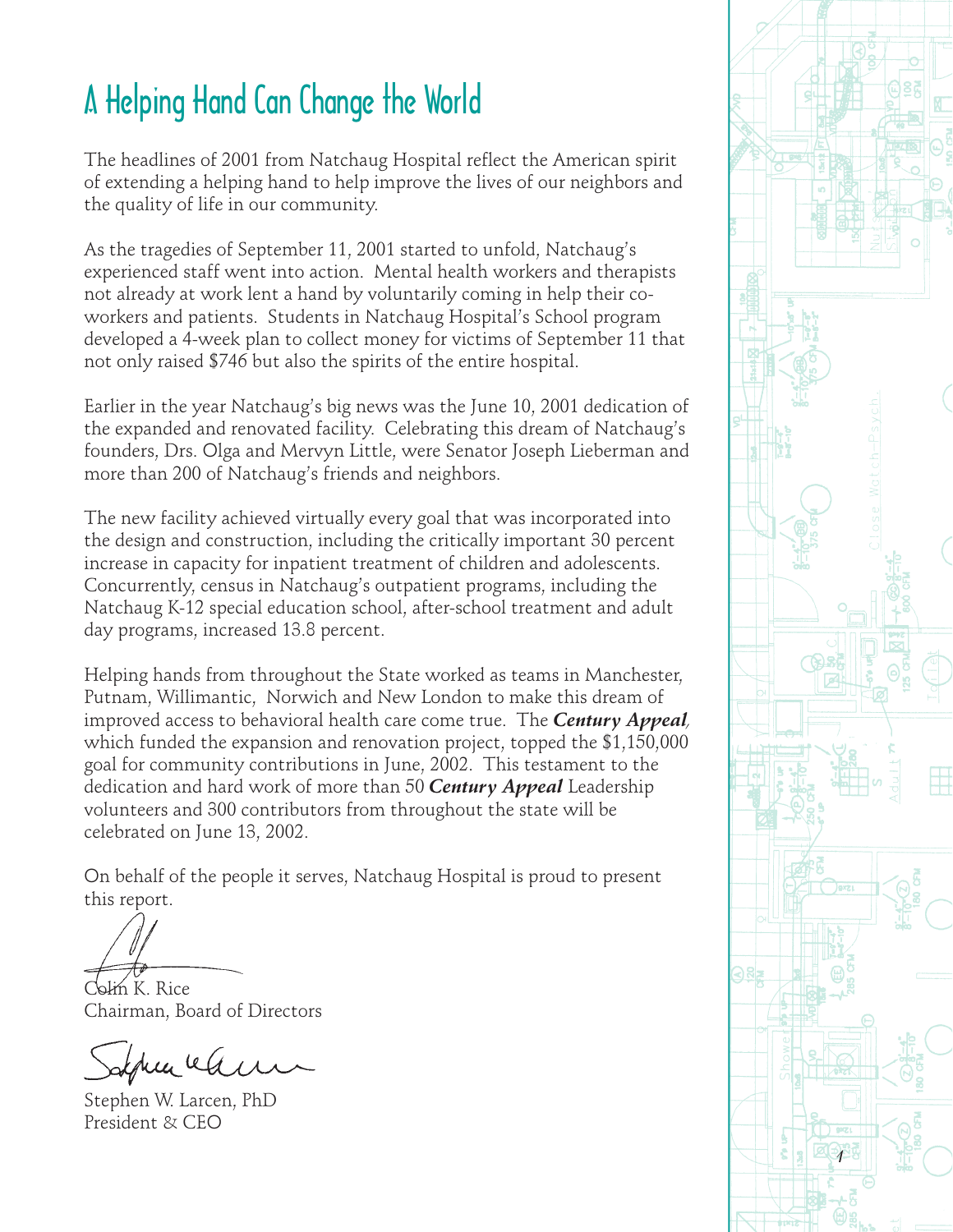## *Century Appeal –*



Richard Tower, Northeast Utilities' Vice President, Eastern Region (right), presents Honorary Cochair George Little, MD, with a \$40,000 contribution to support Natchaug's K-12 inpatient education program. At left is Theresa Hopkins Allsop, Executive Director of the Northeast Utilities Foundation.



Colin Rice, Chair of Natchaug's Board of Directors, with Natchaug's Cornerstone contributors George Little , MD (left center) Board member and son of Natchaug's founders, his sister, Betty Ann Rowlands (right), and George Milne, PhD, Senior VP, Pfizer, Inc.



Paul Young, Liberty Bank's Director of Community Banking (right), accepts a thank you on behalf of the Liberty Bank Foundation from Stephen Larcen, President & CEO of Natchaug Hospital, for Liberty's \$20,000 *Century Appeal* grant.



Pedro Johnson (left) is thanked by boyhood friend George Little, MD, both for his own generosity and for his help in securing the Mashantucket Tribal Council's support. Pedro and George served as Honorary Co-chairs of Natchaug's *Century Appeal* campaign.

*2*



Representatives from the Saving's Bank of Manchester's Mansfield office Robyn McCullough, VP, Commercial Services (center), and Deb McCrackan, Asst. VP, Branch Manager (right), present Carolle Breault, Adult Inpatient Nursing Coordinator, with the SBM Charitable Foundation's fourth grant to Natchaug Hospital, bringing SBM's contributions to \$30,000.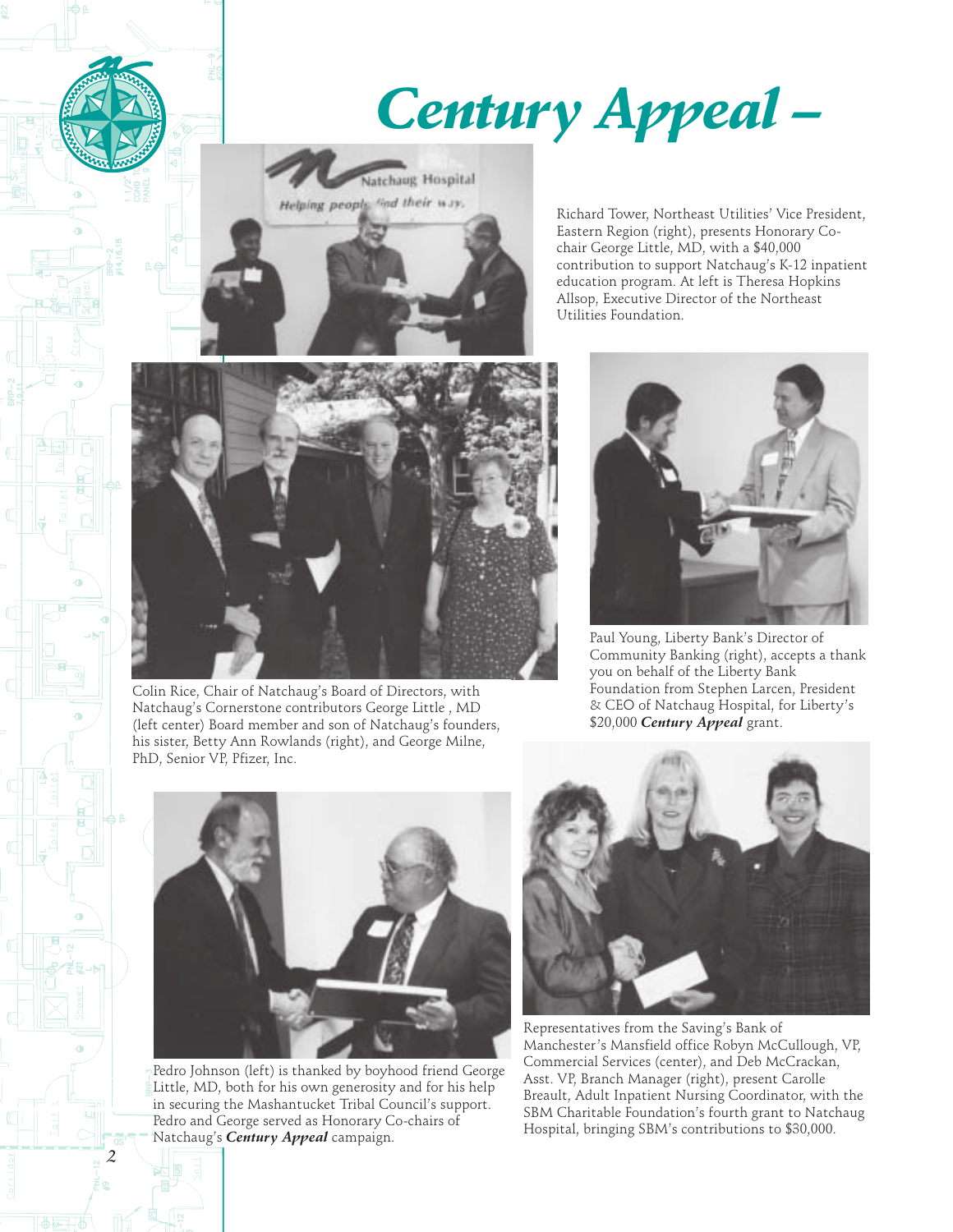## A Dream Come True

*Century Appeal* Leadership volunteers John Brubacher, Everett Watson, Mike Rice and Sandy Carboni review the progress of Natchaug's third and final phase of construction, including a new lobby and 24-hour Assessment Center.



Building on the legacy of Natchaug Hospital's founders, the Doctors Olga and Mervyn Little, Natchaug's Board of Directors pursued the dream of improving access to behavioral health care by transforming the original 1954 structure into today's patient-centered facility. With help from all directions, the dream became a reality.



Heldigag

Dan Dennis, Senior VP, Eastern Market Manager of People's Bank and Marsha Olszta, Manager of People's Bank's Mansfield office, presented a \$10,000 grant from People's Bank to Natchaug's *Century Appeal*. Margaret (Peg) Wilson (right) and Dan Dennis Cochaired Natchaug's *Century Appeal* Southeastern Leadership committee. The portrait is of Natchaug Hospital founders Drs. Olga and Mervyn Little.



*3*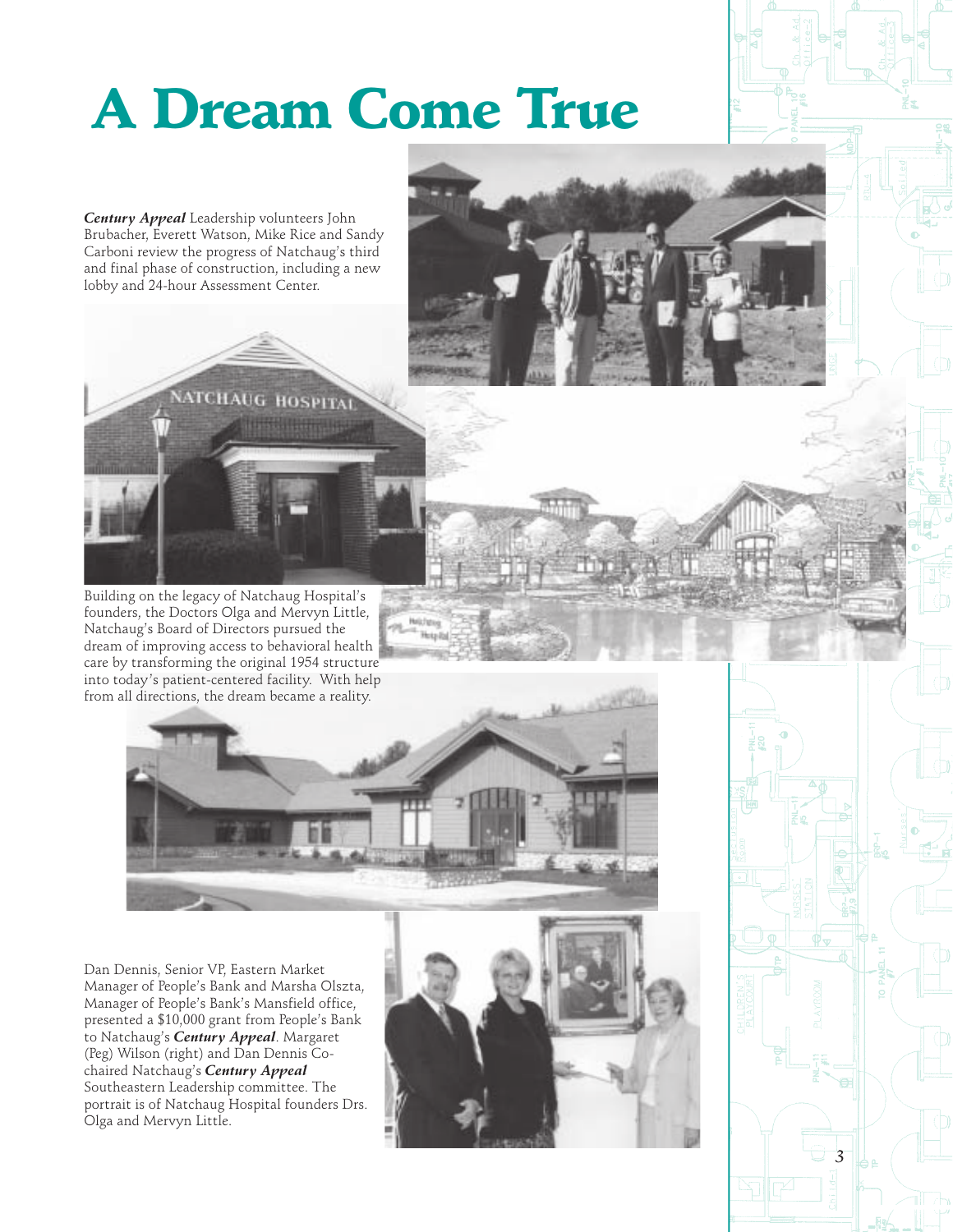



Waldenbooks, at nearby Eastbrook Mall, joined in the spirit of support. Manager Pat Paboulet, with co-workers Vernon Cochran and Jon Prue, collected close to \$500 in gift certificates from their regular customers to help buy books for Natchaug's young patients.



John Meehan, President and CEO of Hartford HealthCare Corporation,(center) and Steve Larcen, President and CEO of Natchaug Hospital, join in welcoming Senator Joe Lieberman to Natchaug's June 10, 2001 Dedication Ceremony. Hartford HealthCare kicked off Natchaug's *Century Appeal* with a \$4 million contribution, enabling construction on the \$5.15 million expansion and renovation project to begin while the remaining \$1.15 was raised from the community.



Natchaug Board member John Boland, Esq., (center) and others look on as Ray Johnson, MD, (left) accepts thanks from Margaret (Peg) Wilson, Co-Chair of Natchaug's *Century Appeal* Southeastern Leadership Committee, for his role in securing a \$100,000 gift from the Pfizer Foundation and Pfizer Global Research and Development.



Senator Edith Prague (center) introduces Pat Dillon, State Representative, New Haven, at Natchaug's June 10, 2001 Dedication Ceremony to join in reading the Connecticut Legislature's Proclamation of support and appreciation for Natchaug's work.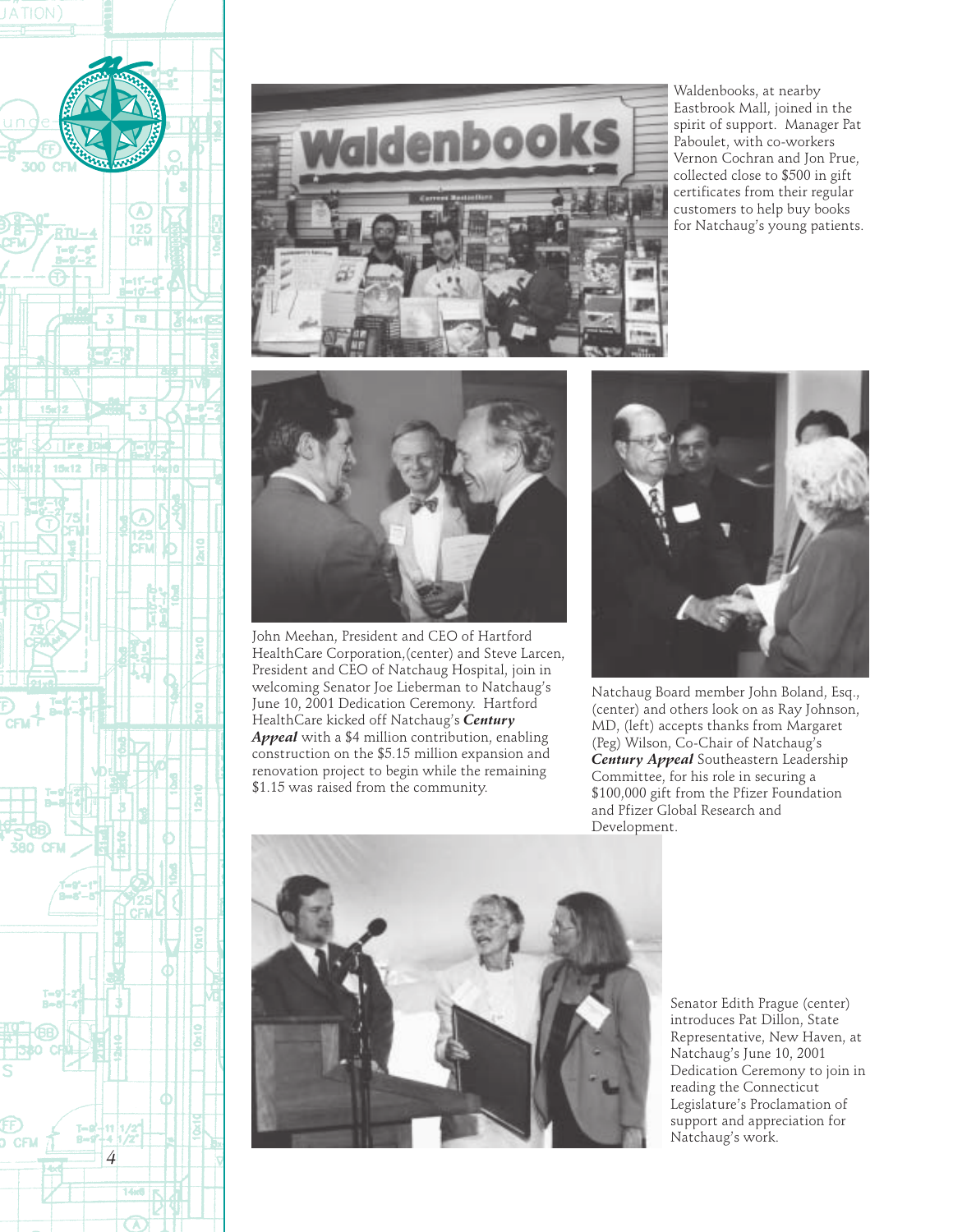### *Century Appeal* Contributors

The *Century Appeal* surpassed its \$1,150,000 goal in June, 2002. This remarkable achievement for Natchaug Hospital's first-ever fundraising campaign was achieved through the sustained efforts of local groups of volunteers meeting in Manchester, Putnam, Norwich, New London and Willimantic. More than 50 volunteers introduced their local businesses, community organizations and foundations as well as key individual donors to Natchaug's network of behavioral health care.

On behalf of the 3,000 patients Natchaug serves each year, we thank our volunteers and donors for their generous support**.**

#### *Cornerstone Gift \$100,000+*

George Little, MD & Elisabeth L. Rowlands Pfizer Foundation, Pfizer Global Research & Development

#### *Founder's Circle \$40,000+*

Northeast Utilities Pedro & Linda Johnson and the Mashantucket Pequot Tribal Council

#### *Leadership Gift \$20,000+*

Anderson Paffard Foundation, *In Memory of John Dennis* Michael Angelides Connecticut Light & Power, *Energy Incentive Award* The Geddis Partnership Maximillian & Marion Hoffman Foundation Chester Kitchings Foundation Stephen Larcen & Susan Graham Lauter-Greer-Flanzer Foundation Liberty Bank Foundation The Blair MacLachlan Family, *In Memory of Lucile Palmer* Rogers Corporation SBM Charitable Foundation, Inc. The Community Foundation of Southeastern Connecticut The Savings Institute Foundation The Honorable & Mrs. Domenic Squatrito, *In Honor of the Little Family*

#### *Century Gift \$10,000+*

The Citizens National Bank John Haney, MD Haynes Construction Jewett City Savings Bank RC Knox & Company Mohegan Sun People's Bank Joyce & Israel Resnikoff Rotary Club of Willimantic SBC Foundation Seimans Communications Shipman & Goodwin, LLP Kevin & Betsy Tubridy Carol Wiggins, *In Honor of University of Connecticut Students* Windham County Medical Association

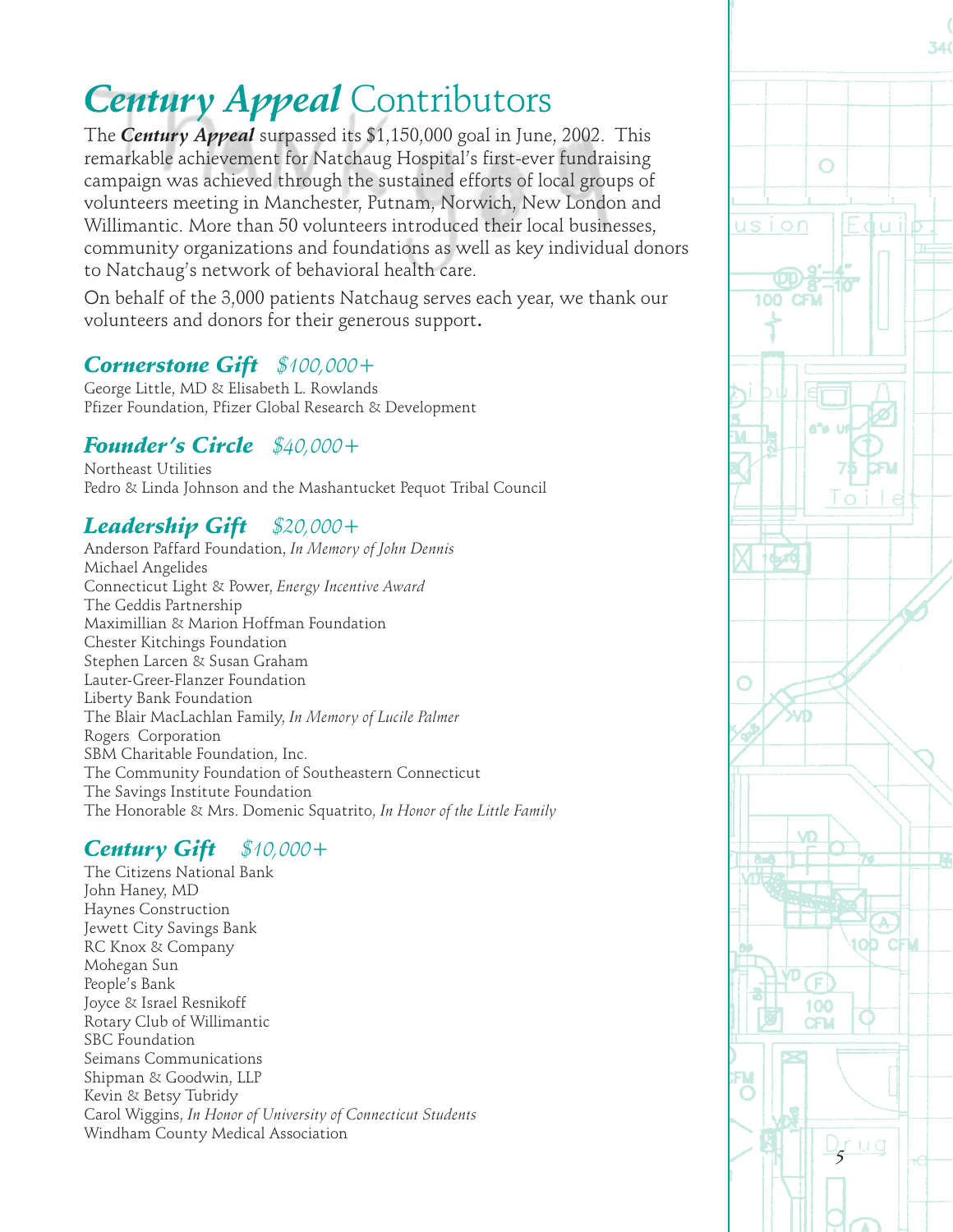

#### *Advocate \$5,000+*

Paul Aicher Sheila Amdur Family, *In Memory of Millard J. Amdur, MD* Faith & Rheo Brouillard Charter Communications Chronicle Printing Company Dime Savings Bank Foundation General Dynamics/Electric Boat Robert O. Gillard Anonymous Anonymous, *In memory of Milton P. Kozelka* The William & Alice Mortensen Foundation Marcia Neff Frank Loomis Palmer Fund Putnam Savings Bank Colin & Loretta Rice Dr. & Mrs. Edward S. Sawicki Margaret S. Wilson

#### *Benefactor \$2,500+*

Anonymous (2) Bowdenwein Public Benevolent Foundation Daniel Dennis Mary Lou DeVivo Mary DeYoung Eastern Savings & Loan Foundation Karla Harbin Fox Raymond Johnson, MD Dawna LaBrie James Ladd, Jr. George A. & Grace L. Long Foundation Doris McLaughlin John Nazarian, MD Nutmeg Broadcasting Company Jeffrey P. Ossen Jay Patel, MD Paul G. Pentz, MD Michael C. Rice Joseph & Leila Shepard Southern New England Telephone Hanna F. Soliman, MD The Swindells Charitable Foundation Joseph & Dorothy Tubridy Valdis Vinkels, Esq. Jill Wheeler Bourbeau

"They taught me how to be helpful." *Male patient, 6*

#### *Sponsor \$1,000+*

Anonymous (5) Anonymous, *in memory of Michael B. Lynch* Cynthia H. Adams, PhD. & Roger Adams Altrusa International American Ambulance Marilyn Anderson Angela & Michael Arnold Susan & John Boland John W. & Harriet Brubacher Sandy Carboni Carse, Robinson, Hall, Hoffman & Stackpole Foundation ChelseaGroton Foundation Clemow Consulting Carol Collette Columbia Manufacturing The Daphne Seybolt Culpepper Foundation Robert B. Daly, MD Peter DeRosa John Duers, MD James Duffy Tom & Donna Forma Barbara Frederickson Todd Friedland, DVM Maria, Tom, Marc & Jaimie Gates Lorna Kenney Judith King Dorothy H. Knowles, *Natchaug Hospital's First Administrator* Rev. Laurence A.M. LaPointe Carl & Julie Lindquist John R. Longo Emily Macko Paul Maloney Henry & Carol Mann Mansfield Family Practice Kenneth R. Dardick, MD Dr. & Mrs. Nelson C. Walker, II Ayaz T. Madraswalla, MD Darren Lynch, MD Carolyn & Paul Marchand Cathy Martel Adam Meikle Gene & Georgia Mittelman Edward Moran Natchaug Staff Fundraisers Kenneth L. Przybysz Harold & Marilyn Rothstein Mark Schroeder, MD Olga Sipolin Childrens Fund Spirol International Edward M. Strycharz Bujji Surapaneni, MD Mark & Jamie Sypher Webster Bank James & Nancy Weiss WestBank Susan Zacharie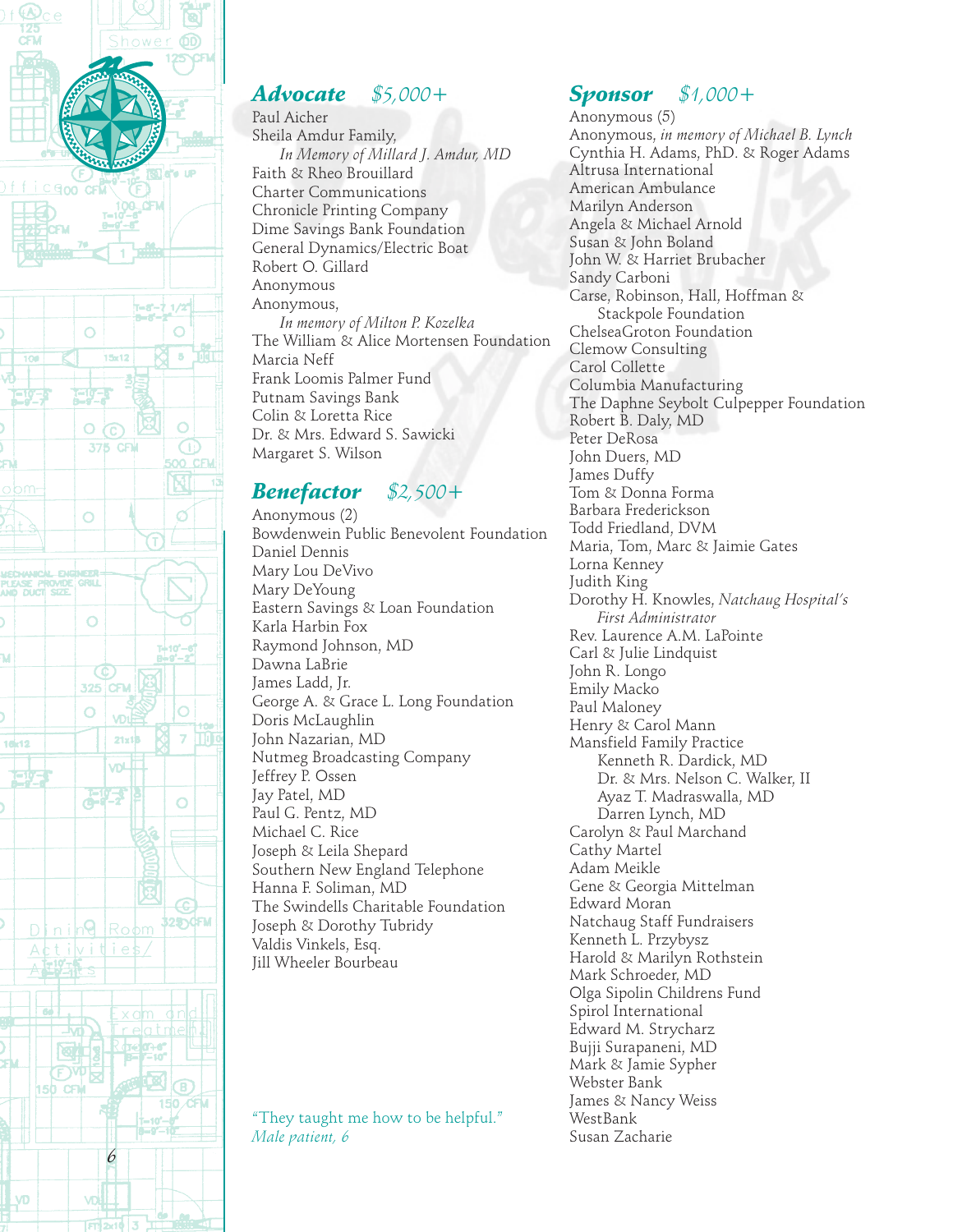#### *Supporter \$500+*

Anonymous (6) Tim & Deborah Bates Richard A. & Mary Brvenik Paula Cahalan Ronald Coderre Wayne H. Cotton, DO Jo-Ann Feeley Susan Grace Jeanne Graham Irene Haskew Diane and Donald Hodgins Brian Jaworowski Keeper Corporation J. Kevin & Margaret Kinsella Eli Lilly Anthony & Kimberly Morelli Maria Nelly Nepomuceno, MD Srimathie Nissanka, *In Memory of Mr. & Mrs. Obeyesekere* Robert & Margaret Patricelli Family Foundation Phalo/CDT Sue Rasie Rotary Club of Danielson Cynthia Saunders, Psy.D. Kenneth & Betsey Schooff Linda Schramm Peter Sugerman, MD Jackson P. Sumner Joan C. Walker Deborah Walsh, In Memory of Robert M. Skip Walsh The Waterford Group Douglas M. Whittemore, MD Wile Motors Inc. Willimantic Lions Club Mary Ann & Barry Wilson

#### *Friends of Natchaug*

Anonymous (18) Patricia Adamoski Melissa Agnelli Joann Averill John G. Barlas Cynthia Barrett-Alvarez Doris Bassett Ben Bolt Carolle Breault Joan M. Brickner Nelson Bridges Bert & Gloria Brine Mark Haigh, BristolMeyers Squibb Helen Rowland Browne Brenda Buchbinder Robert Bundy, MD

Mark Cesaro Dale M. & Helen B. Chapman Oliver Chappell Kathy Chase Matthew Clinton Richard Cobb Maury Cohn Foundation James Colway Eli K. & Shirley A. Dabora Joseph F. Dannehy Lucy J. Demars Leo & Theresa Desjarlais Robert F. Dibble, MD Orland Donald, MD Lawrence Ducat Francis Duggan Fe rnand & Rita Duval Sandra Dykhuis, MD Timothy Ellis Joe Freeman Kristin Gildersleeve, MD Joyce Goodale Geoff Gratton Christine Hawthorne Karin J. Hemmingsen, MD Angela Hewitt Karen Hickey Diana Hutchinson Janet M. Izzo Alice Bertha Jansen Eileen E. Jansen Kim Jaskiewicz Karen Jones George & Janet Jones Peter D. Jones, MD Michael Kaiser Robert Kazarian Michael Keenan, MD Mary Kinsella-Shaw Michael Kolesinsky Aline Konarski Ralph J. LaGuardia, MD Anna Lane Jean M. Lenard Lions Club of Coventry Joan C. Lisi David Lucier Marie Lutsky Tracey Maheu Diane Manning Lillian & George Marlow Carol E. McMillan Walter T. McPhee, MD Kim Michonski Robert Moes, MD Barbara Moore Barbara Moore, RN Jannatul Mujib-Ferdous

Jeanne Cassone

Nadia Nashid, MD Natchaug Hospital Dietary Department Jane Neu Lynn O'Neal Johnny Pacheco Elizabeth (Lila) T. Packer Barbara Pajak David D. & Natalie L. Palmer Florence A. Palmer Donna Perron Jerome Perry Marjorie Petro, MD Colleen Phillips-White T. Anita Powers Paula Purvis Republic Oil Company, Inc. Lillian Rhodes Ron & Christine Robinson William & Barbara Rosen Elaine C. Royster Ann C. Ryan Catherine Ryan Carol Salonia Billie Salter Mayra Santana Maureen Scalora Charles Schneider Lottie Scott Jacqueline R. Seide Claire Shea Michael Shore, MD Stuart & Joan Sidney Maria Silva Garth Smith Denise St. Germain Sharon Stables-Kinghorn Timothy Stanley, *In Honor of Dr. John Haney* Linda Stevens Christopher Strickett Wendy Sullivan Paul A. & Kathleen M. Suprin The Citizens National Bank Marcia Torre UNICO Frank Von Duntz Cindy Von Duntz Nelson C. Walker, II, MD Barbara B. Weinberg Windham Water Works

"Staff helped me to be safe." *Female patient, 8*

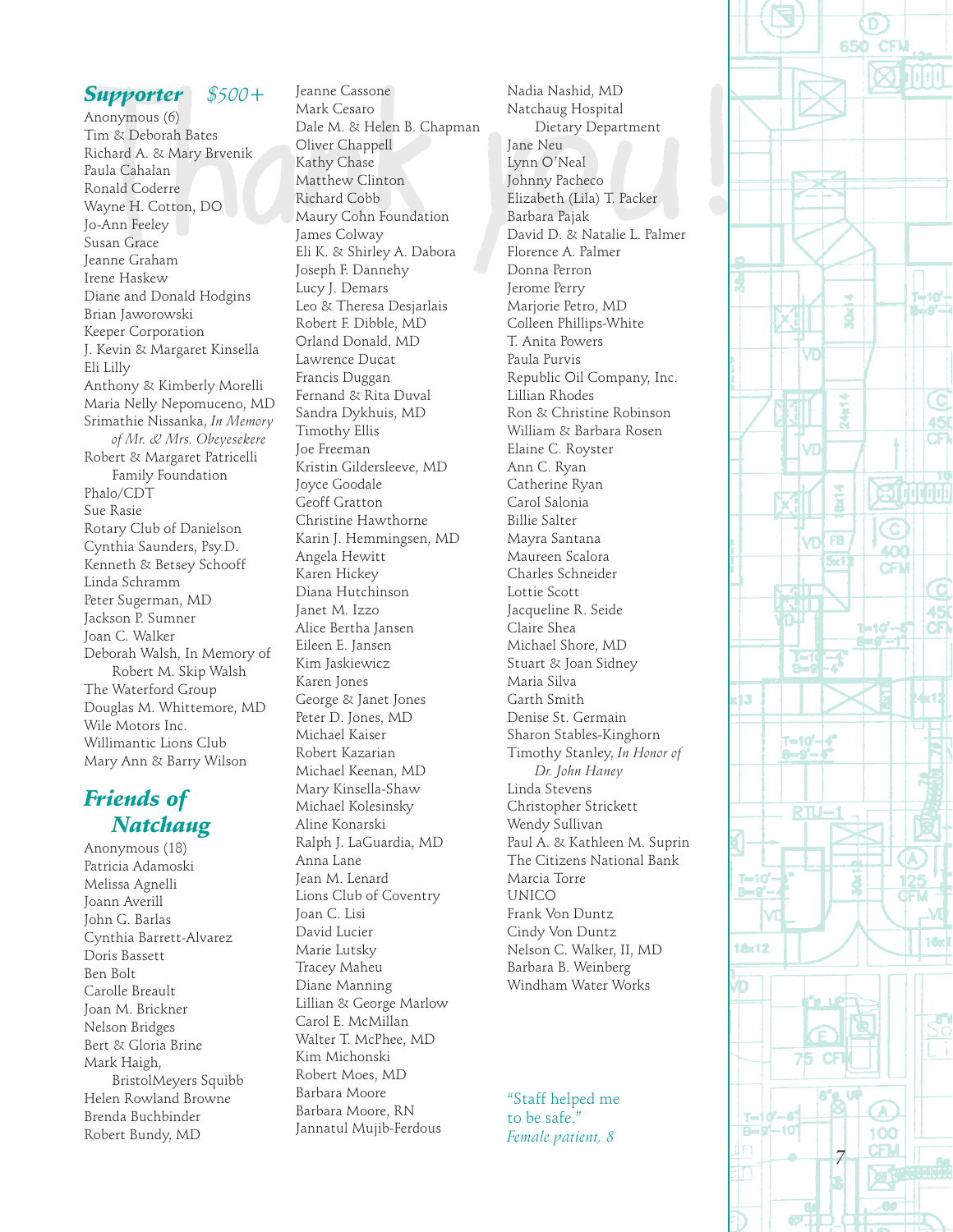

### Statement of Operations

The Board of Directors of Natchaug Hospital, Inc. is proud to report that the annual independent audit of the corporation confirmed its fiscal soundness, a notable achievement for a year in which behavioral health care organizations in Connecticut and nation-wide faced significant fiscal challenges.

These results reflect the hard work and creativity of our staff and the generous support from the community to improve our facilities.

|                                            | September 30 |              |
|--------------------------------------------|--------------|--------------|
|                                            | 2001         | 2000         |
| Assets                                     |              |              |
| Accounts Receivable                        | 5,492,908    | 5,420,022    |
| Other Current Assets                       | 688,276      | 741,590      |
| Property, plant & equipment                | 9,138,283    | 8,404,465    |
| Accumulated depreciation<br>& amortization | (2,093,644)  | (1,715,401)  |
|                                            | 7,044,639    | 6,689,064    |
| Construction in Process                    |              | 107,363      |
| Net property, plant& equipment             | 7,044,639    | 6,796,427    |
| Other assets                               | 107,766      | 67,855       |
|                                            | \$13,333,589 | \$13,025,894 |
| Liabilities & Net Assets                   |              |              |
| Total current Liabilities                  | 4,074,386    | 4,581,346    |
| Long-term debt                             | 4,540,233    | 3,996,400    |
| Net Assets:                                |              |              |
| Unrestricted                               | 4,328,025    | 3,956,053    |
| Restricted                                 | 390,945      | 492,095      |
|                                            | 4,718,970    | 4,448,148    |
|                                            | \$13,333,589 | \$13,025,894 |
|                                            |              |              |

"We do not know of any other school that takes in new students from anywhere in the state in all grades, with little or no notice, nearly everyday. This certainly requires an extraordinary level of support, which the Northeast Utilities Foundation is pleased to provide*." Richard Tower, CL&P Vice President, Eastern Region, on the occasion of presenting a \$40,000 grant to Natchaug's K-12 special education program.*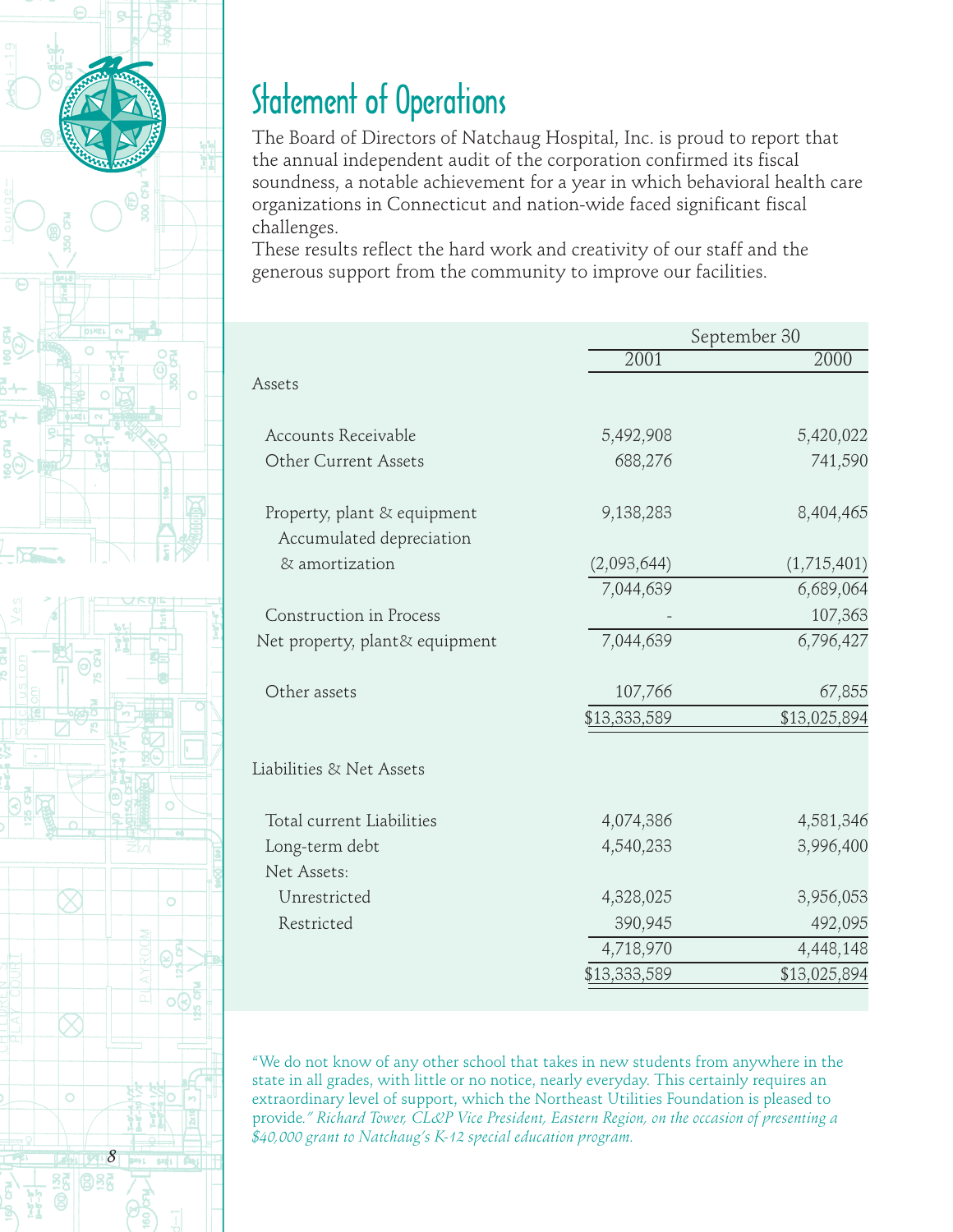Natchaug's renovation and expansion, completed in early 2001, achieved the goal of increasing overall capacity for inpatient psychiatric and substance abuse treatment by an impressive 15.1 percent. This is particularly significant in light of the continuing state-wide shortage of behavioral health care options.

Concurrently, census in Natchaug's outpatient programs - including the Natchaug K-12 special education school, after-school treatment and adult day programs - increased 13.8 percent and continues to climb.